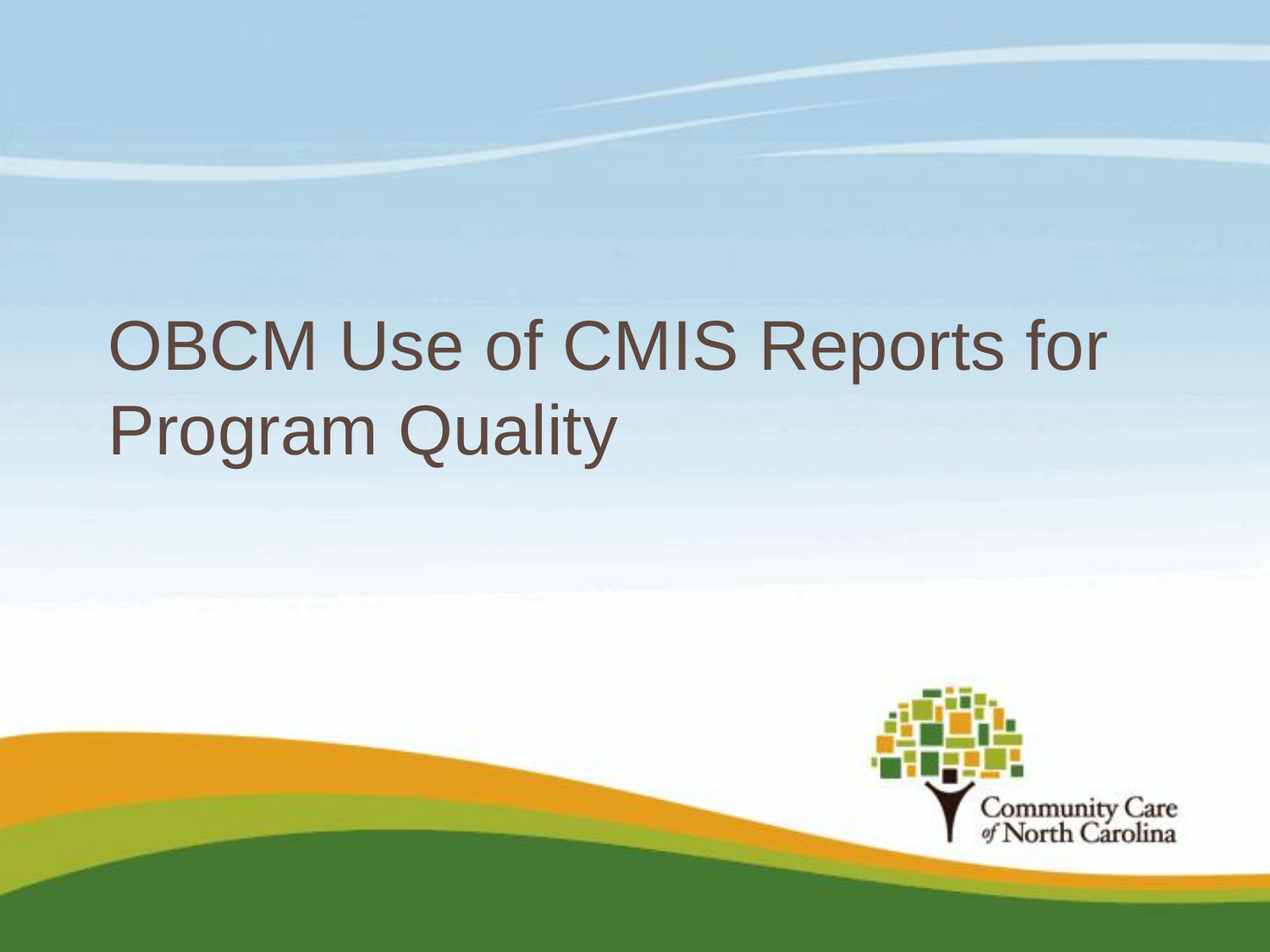#### OB Case Load Report



- **The sub-report for each OB case status can be viewed by clicking on the blue number. The sub-report shows the last completed, last attempted and next pending task for each patient.**
- **The sub-report is best viewed when exported into Excel.** 
	- Make sure to make the row size large enough to view the dates for your tasks.
- **Review to ensure assigned patients are receiving needed services**
	- "Clean-up" on a regular basis
		- OBCM program manual states that this report should be reviewed at least once a month, and that it may be helpful to review more frequently.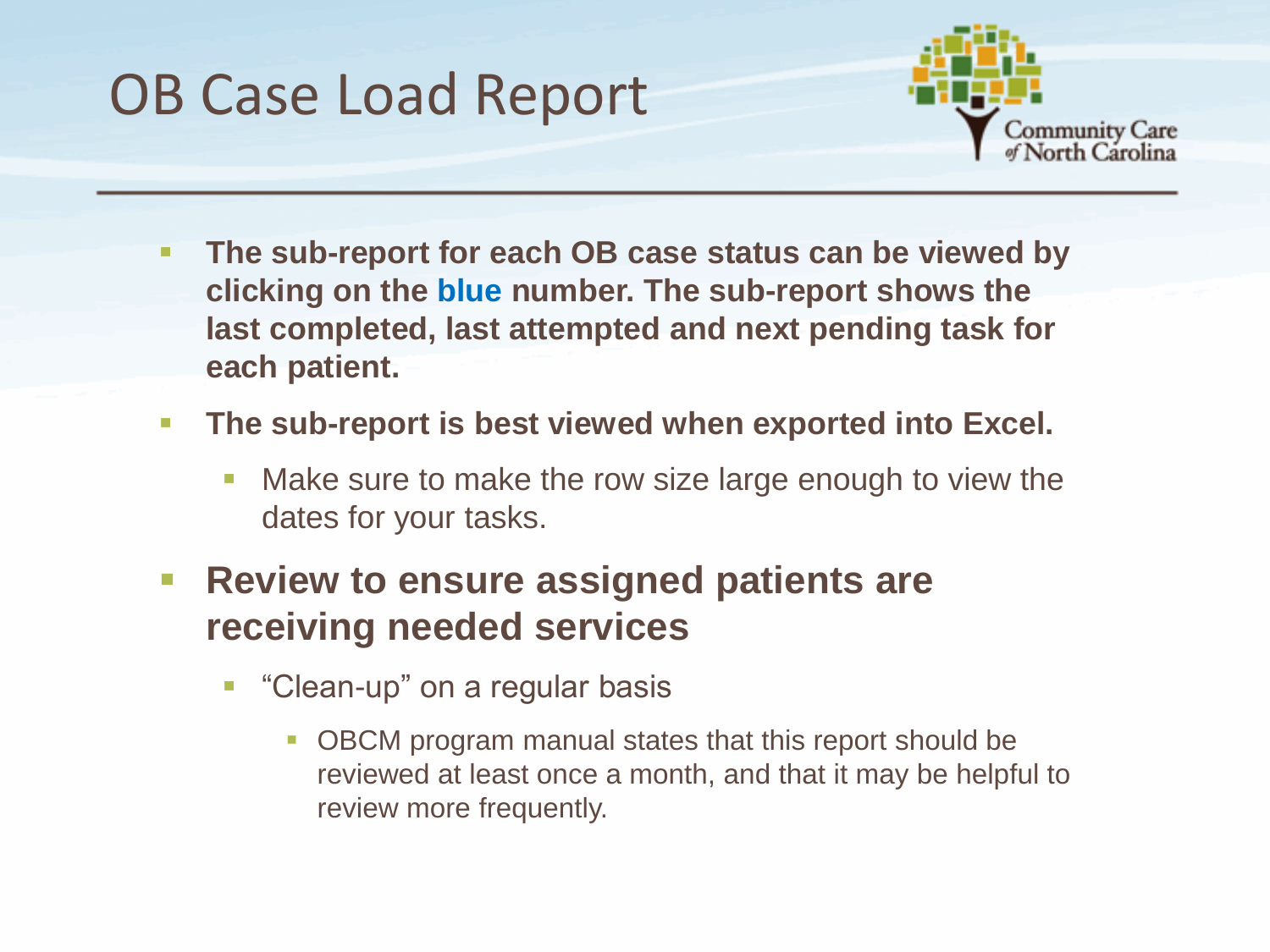#### OB Case Load Report



#### **Review sub-reports to:**

- Make sure that patients are in the appropriate case status based on level of need
	- **Level of need is reflected by when the next OBCM intervention is needed**
- I Identify patients who should no longer be in active case status
- **Ensure patients in active case status have a pending task reflecting** planned OBCM interventions with or on behalf of the patient.
	- The autogenerated "*Case Review / Chart Audit"* task from the Goals tab should not be the only pending task, as it does not reflect any care management interventions with or on behalf of the patient. If there are multiple tasks pending for the same date, this may be the most recent task listed for the patient. Review the record to determine if there are other tasks for the patient.
- **Ensure timely outreach is occurring for patients in pending status**
- **Ensure outreach efforts are ongoing for patients pending over 30 days;** determine a plan of action if needed.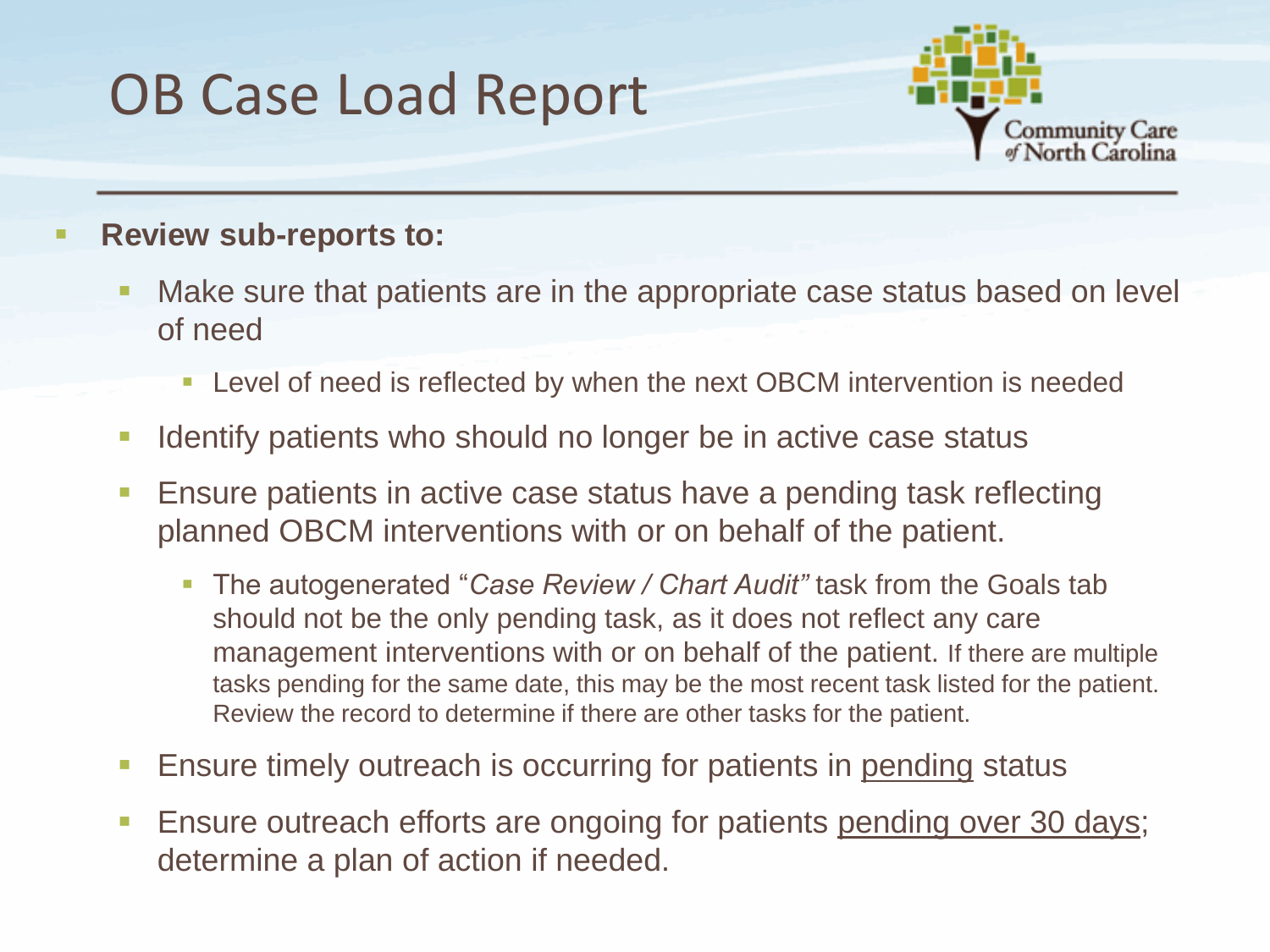#### OB Case Load Report



| OB Case Load Report     |       |                       |                               |                     |                                                       |                                                                   |                                                       |
|-------------------------|-------|-----------------------|-------------------------------|---------------------|-------------------------------------------------------|-------------------------------------------------------------------|-------------------------------------------------------|
|                         |       |                       |                               |                     |                                                       |                                                                   |                                                       |
| <b>Patient Name DOB</b> | OB CM | <b>OB Case Status</b> | <b>Prenatal Care Provider</b> | <b>Medicaid Num</b> | <b>Last Completed Task</b>                            | <b>Last Attempted Task</b>                                        | <b>Next Pending Task</b>                              |
|                         |       | <b>Medium</b>         | Dr OB                         |                     | Other<br>Date: 08/07/2013                             | Phone Call<br>Date: 07/30/2013                                    | <b>Case Review/Chart</b><br>Audit<br>Date: 09/17/2013 |
|                         |       | Medium                | Dr. Baby                      |                     | Case Review/Chart<br>Audit<br>Date: 07/29/2013        | Phone Call<br>Date: 07/17/2013                                    | <b>Community Encounter</b><br>Date: 08/28/2013        |
|                         |       | Light                 | Dr Baby                       |                     | Other<br>Date: 08/07/2013                             | Phone Call<br>Date: 07/17/2013                                    | <b>Phone Call</b><br>Date: 09/25/2013                 |
|                         |       | Medium                | Dr. OB                        |                     | <b>Case Review/Chart</b><br>Audit<br>Date: 08/14/2013 | <b>Phone Call</b><br>Date: 08/14/2013                             |                                                       |
|                         |       | Light                 | Dr. OB                        |                     | Case Review/Chart<br>Audit<br>Date: 07/17/2013        | <b>Community Encounter Case Review/Chart</b><br>Date: 08/05/2013  | Audit<br>Date: 10/14/2013                             |
|                         |       | Medium                | Dr. Baby                      |                     | <b>Case Review/Chart</b><br>Audit<br>Date: 07/16/2013 | <b>Case Review/Chart</b><br>Audit, Phone Call<br>Date: 04/22/2013 | <b>Case Review/Chart</b><br>Audit<br>Date: 08/19/2013 |
|                         |       | Heavy                 | Dr. Labor                     |                     | Correspondence<br>Date: 08/15/2013                    | <b>Phone Call</b><br>Date: 08/15/2013                             | <b>Phone Call</b><br>Date: 08/26/2013                 |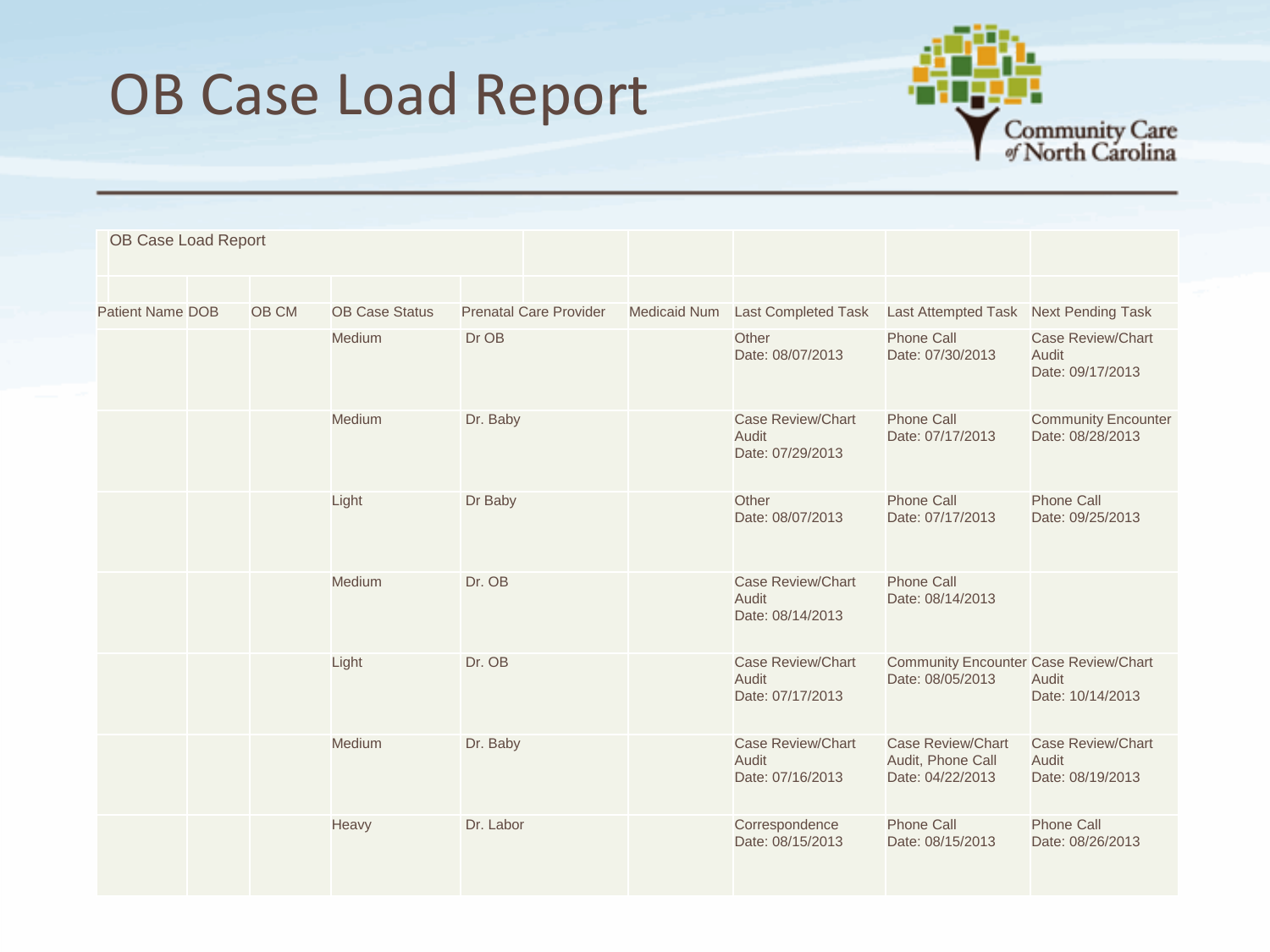## OB Case Load Report by Prenatal Care Provider



- **This report lists the number of patients in OB Heavy, Medium, Light, Pending, and Pending Over 30 Days for each Prenatal Care Provider.**
- **Provides an overview of the volume of patients receiving care management from a given practice. This may help with OBCM assignment to specific PMH practices.**
- **Can only be run by the staff in the county in which the practice is located.**
- **Contains a list of all patients assigned to the Prenatal Care Provider, based on what was documented in the PMH box on the Demographics page, regardless of the patient county of residence.**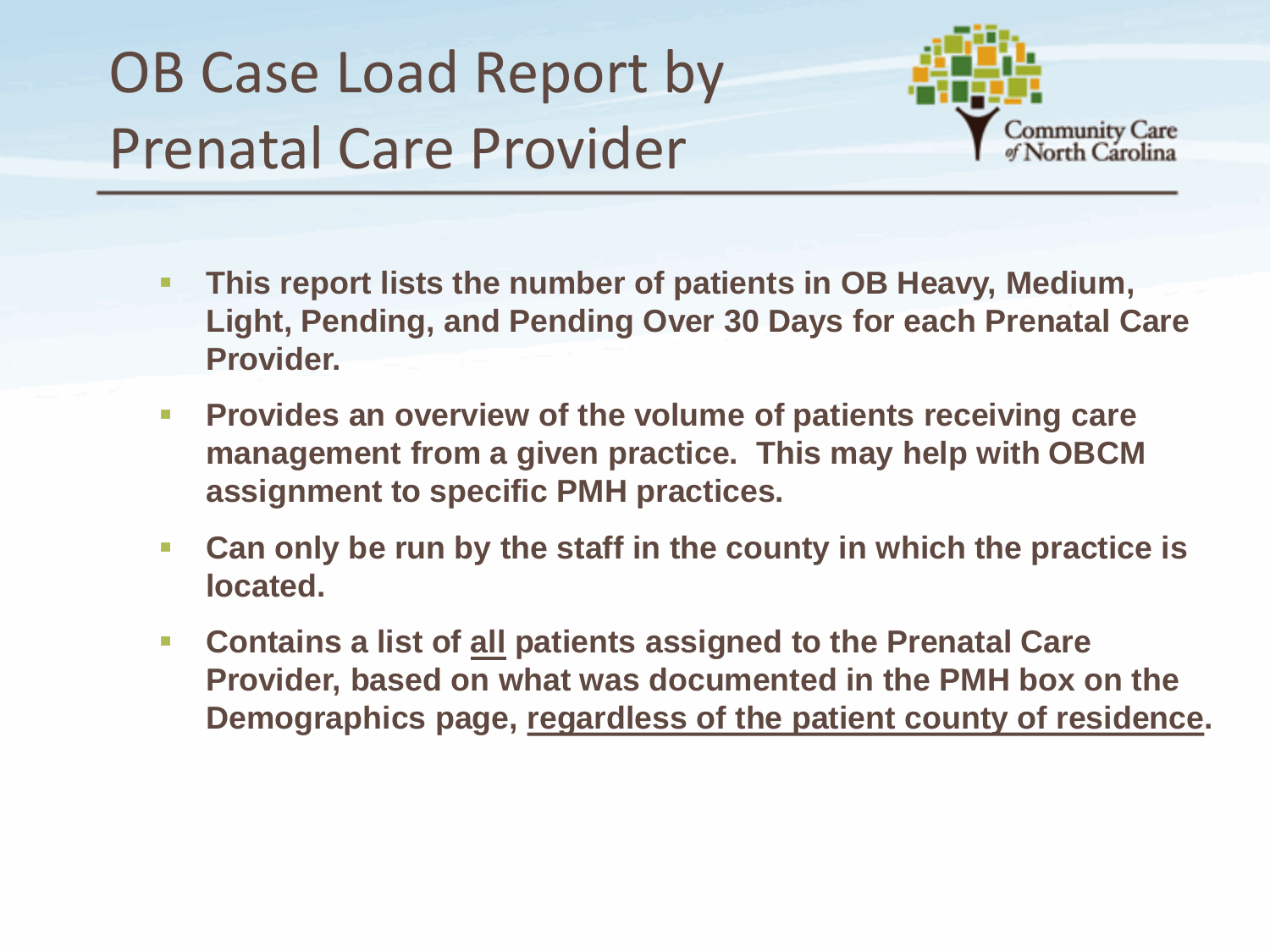## OB Case Load Report by Prenatal Care Provider



- **The sub-report for each OB case status can be viewed by clicking on the blue number.**
- **This is an excellent tool for OBCMs to review with their PMH practices on a regular basis.**
	- Allows practice to know which of their patients are receiving pregnancy care management.
	- **Can be used as a communication tool to review case plans or** exchange information.
- **This report is best viewed when exported into Excel.**
	- Once exported, sort or filter by OBCM, Case Status, Due Date, or Risk Factors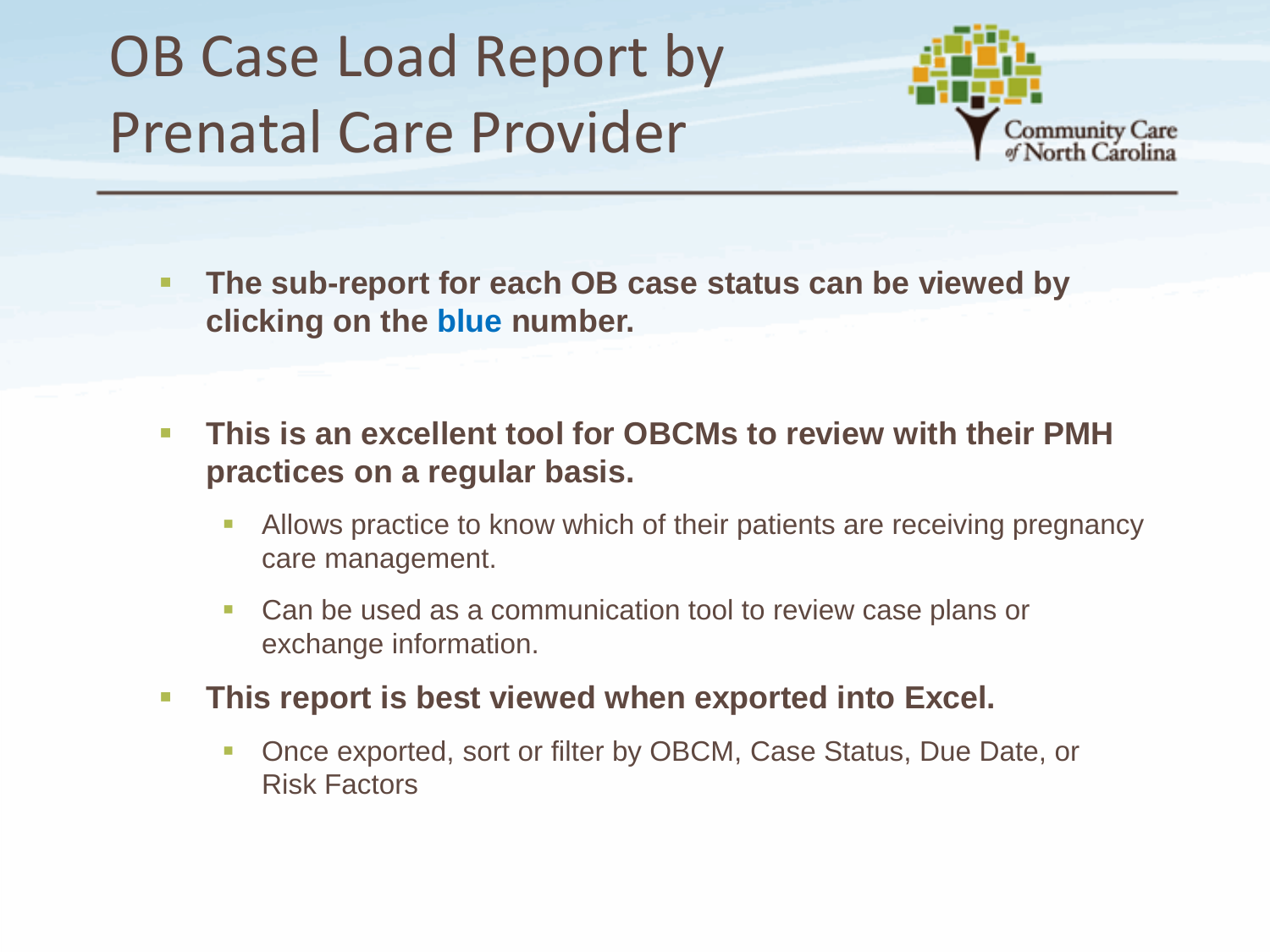## OB Case Load Report by Prenatal Care Provider



| Patient<br>Name | <b>DOB</b> | OB CM                | <b>OB Case Status</b> | <b>OB Due Date</b> | <b>Medicaid Num</b> | Insurance                           | <b>Risk Factors</b>                                 |
|-----------------|------------|----------------------|-----------------------|--------------------|---------------------|-------------------------------------|-----------------------------------------------------|
|                 |            | <b>County A OBCM</b> | Light                 | 01/19/2014         |                     | Medicaid Straight Chronic condition |                                                     |
|                 |            | County A OBCM        | Light                 | 08/19/2013         |                     |                                     | Medicaid Straight Late entry to PNC, Tobacco<br>use |
|                 |            | County B OBCM        | Light                 | 08/22/2013         |                     | Medicaid Straight Provider request  |                                                     |
|                 |            | <b>County B OBCM</b> | Medium                | 09/07/2013         |                     | <b>Medicaid CA-II</b>               | Late entry to PNC                                   |
|                 |            | County C OBCM        | Light                 | 07/13/2013         |                     |                                     | Medicaid Straight Preterm birth history             |
|                 |            | <b>County A OBCM</b> | Light                 | 02/20/2014         |                     | <b>Medicaid CA-II</b>               |                                                     |
|                 |            | County A OBCM        | Light                 | 07/06/2013         |                     | Medicaid Straight Chronic condition |                                                     |
|                 |            | County C OBCM        | Light                 | 12/16/2013         |                     | <b>Medicaid CA-II</b>               | Tobacco use                                         |
|                 |            | <b>County B OBCM</b> | Light                 | 08/08/2013         |                     | <b>Medicaid CA-II</b>               | Tobacco use                                         |
|                 |            | <b>County A OBCM</b> | Light                 | 01/25/2014         |                     | <b>Medicaid CA-II</b>               | Provider request, Tobacco<br>use, Violence/abuse    |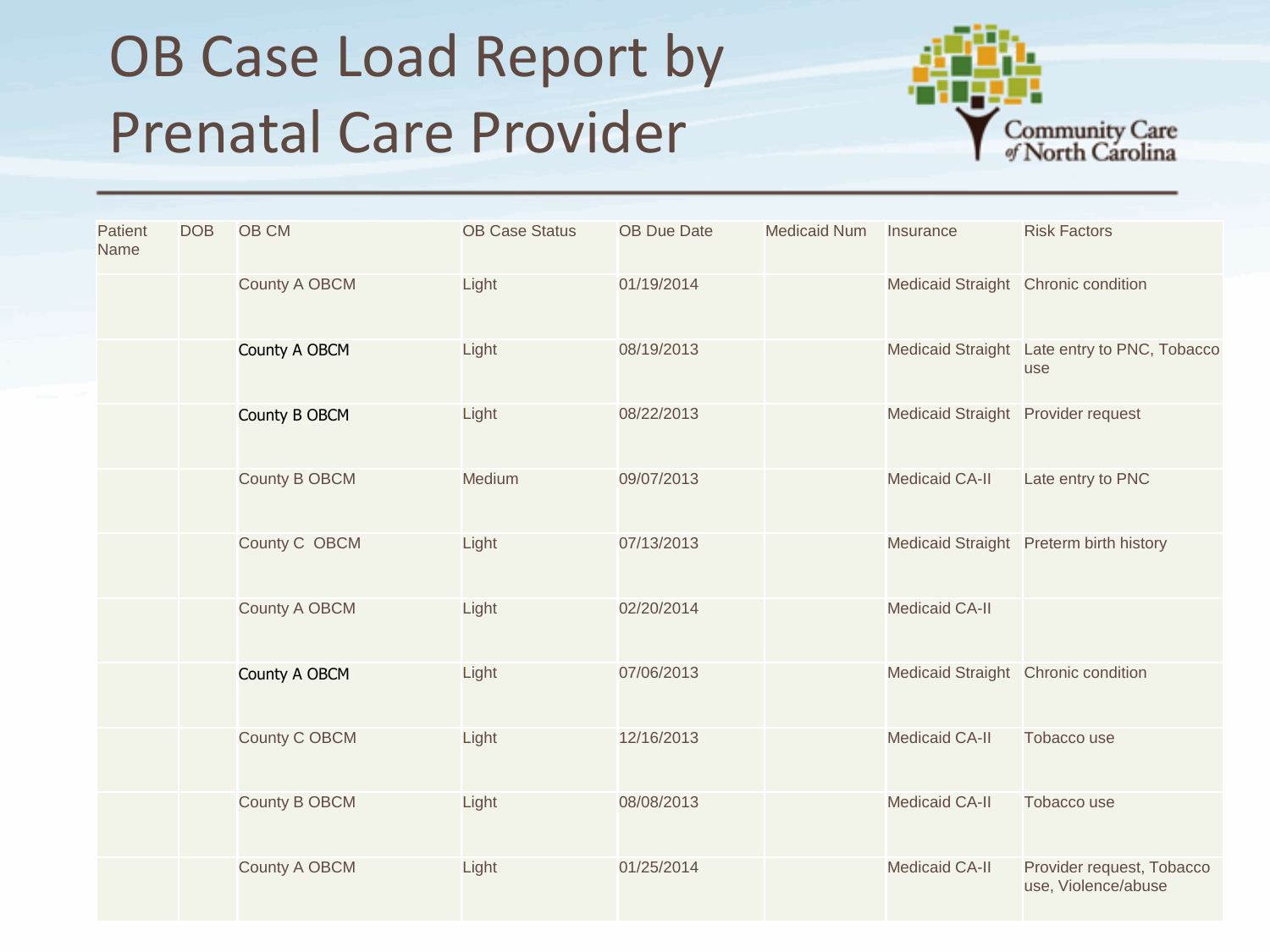## Initial Risk Screening Form Report



- **This report provides statistics about the initial risk screening forms entered into CMIS by the selected county during a selected time period.**
	- Statistics include timeframe for patient contact and assessment, case status, deferral reasons, and prevalence of each priority risk factor
- **This report addresses each patient's first risk screening form for each pregnancy included in the selected timeframe**
	- The majority (>95%) of priority risk factors are identified on the initial risk screen for each pregnancy
- **Sub-reports (blue hyperlinks) for many of the statistics provide patient name, assigned OBCM, prenatal care provider, OB Case Status, Due Date, Date of Initial Risk Screening and Priority Risk Factors**
	- **DBCMs can export the sub-report to Excel, then filter by their name** to review their own patient list.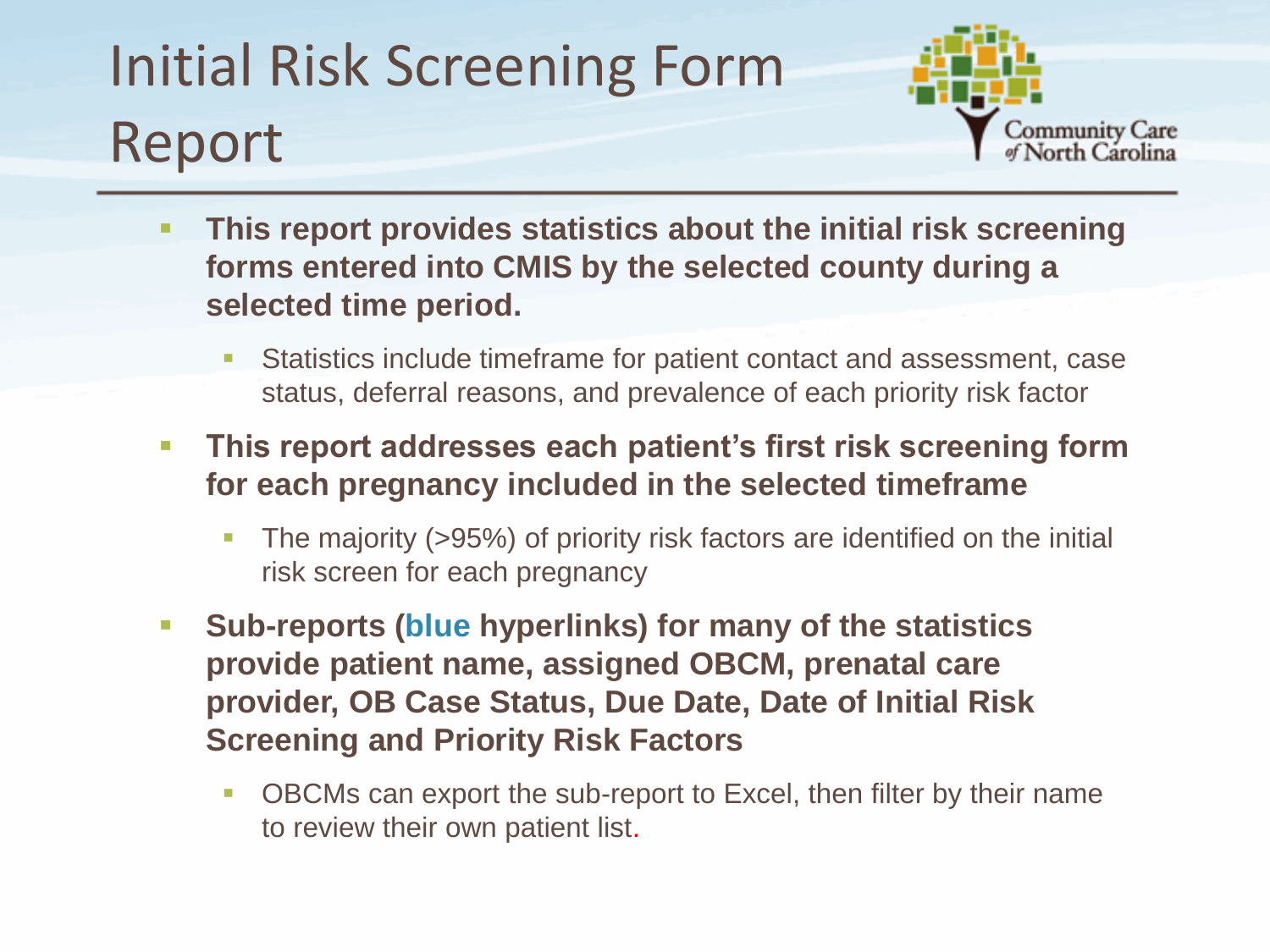#### Initial Risk Screening Form ReportCommunity Care<br>of North Carolina

| ! Case Management Information System ( CMIS ) - Windows Internet Explorer                                                                                                                                                                                                                                |                                                                                                                                     | كالتكاريك  |
|----------------------------------------------------------------------------------------------------------------------------------------------------------------------------------------------------------------------------------------------------------------------------------------------------------|-------------------------------------------------------------------------------------------------------------------------------------|------------|
| https://cmis.n3cn.org/mainframe.aspx                                                                                                                                                                                                                                                                     |                                                                                                                                     | $A \nabla$ |
| Wel<br>Log Out<br><b>Case Management</b><br>Home<br>Reports<br>Administration<br><b>Resources</b><br>. Information System<br>¢<br>$\frac{1}{2}$ , $\frac{1}{2}$ version 8.6.6<br><b>WELCOME</b>                                                                                                          | Support: Herndon, Kristie (7048741933) or Email: kherndon@gfhs.info<br>Return to Home   User Workspace   Patient Workspace   Search |            |
| Community Care<br>of North Carolina<br>Reports                                                                                                                                                                                                                                                           | €<br><b>Back to Tas</b>                                                                                                             |            |
| $\blacksquare$<br><b>Start Date</b><br>6/1/2013<br>County<br>$\blacksquare$<br>Was Medicaid   Yes, No<br>End Date 6/30/2013<br>$\checkmark$                                                                                                                                                              | View Report                                                                                                                         |            |
| Find   Next $\overline{\mathbb{R}}$ $\bullet$ $\overline{\mathbb{Q}}$<br>$\triangle$<br>of $1 \quad \triangleright \quad \triangleright \parallel \quad \rightsquigarrow \quad 100\%$<br>$\vert \mathbf{v} \vert$<br>$\begin{array}{ c c c c c }\n\hline\n\text{A} & \text{A}\n\end{array}$<br>$\vert$ 1 |                                                                                                                                     |            |
| CMIS Pregnancy Care Management Initial Risk Screening Form Statistics<br><b>FILTERS</b><br>County<br>Time<br>6/1/2013 - 6/30/2013<br>Medicaid<br>Yes, No<br>Period:<br>(of residence)<br>Status:                                                                                                         |                                                                                                                                     |            |
| RISK SCREENING/PREGNANCY ASSESSMENT<br>#<br>$\%$                                                                                                                                                                                                                                                         |                                                                                                                                     |            |
| Initial Risk Screening Form:<br>135<br>Priority Risk Factor:<br>60.74%<br>82<br>Priority Risk Factor AND Pregnancy Assessment:<br>86.59%<br>71                                                                                                                                                           |                                                                                                                                     |            |
| CASE STATUS OF PATIENTS WITH AN INITIAL RISK SCREENING FORM (as of the end of the Time<br>Period)<br>$\frac{0}{6}$<br>#                                                                                                                                                                                  |                                                                                                                                     |            |
| OB Heavy:<br>$\bf{0}$<br>0.00%<br><b>OB</b> Medium:<br>13<br>9.63%<br>OB Light:<br>11<br>8.15%                                                                                                                                                                                                           |                                                                                                                                     |            |
| <b>OB Pending:</b><br>52<br>38.52%<br><b>OB Deferred:</b><br>37.78%<br>51<br>$\sim 10^{-1}$<br>ALC: U<br>$\sim$<br>$F = 0.00$                                                                                                                                                                            |                                                                                                                                     |            |
|                                                                                                                                                                                                                                                                                                          |                                                                                                                                     |            |